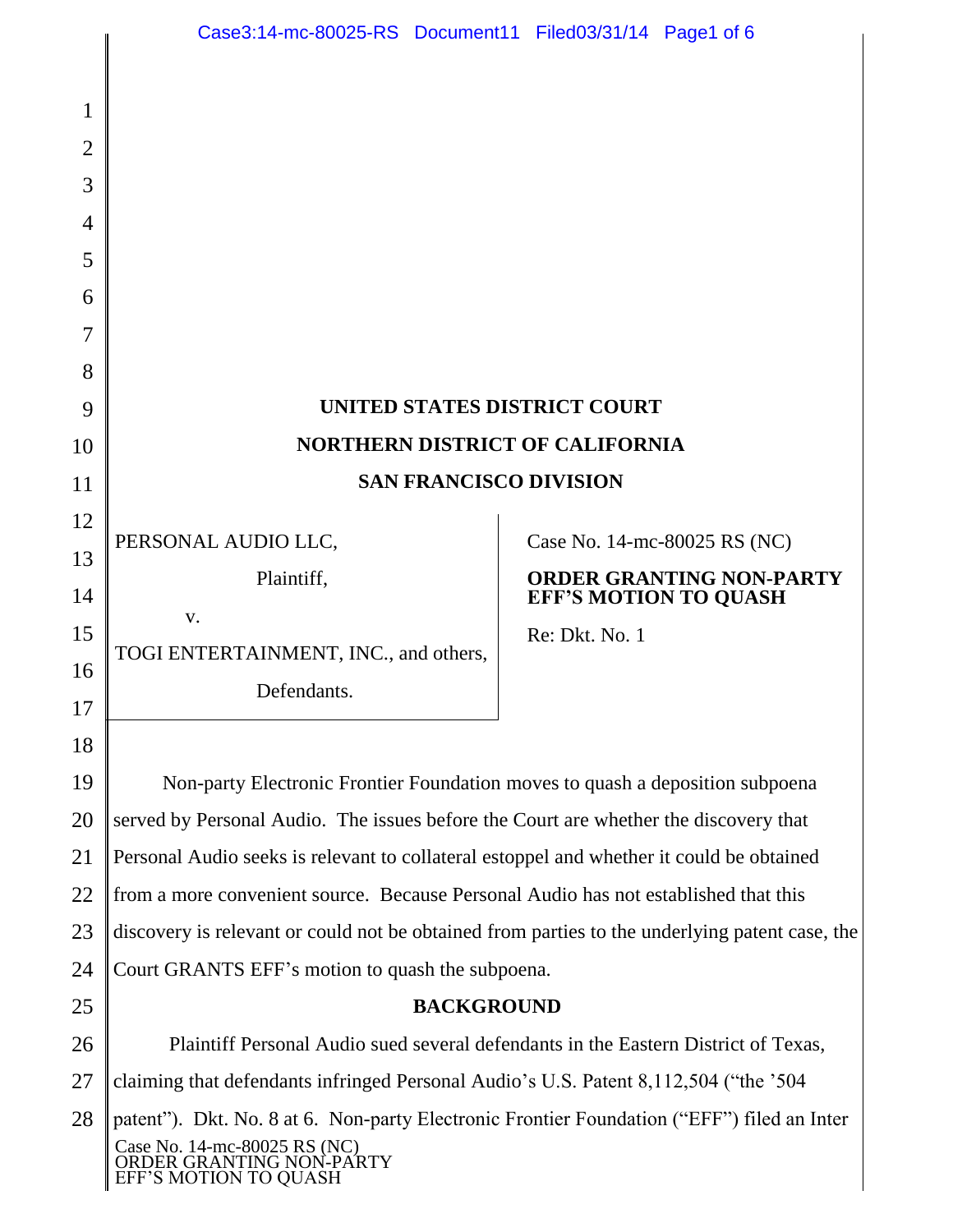1 2 Partes Review ("IPR") in the United States Patent and Trademark Office challenging the validity of the "504 Patent. *Id.* at 8.

3 4 5 6 7 8 9 10 11 12 13 14 Personal Audio issued a deposition subpoena to EFF on December 20, 2013, and issued a slightly revised subpoena on January 17, 2014. *Id.* The subpoena includes topics aimed at determining "whether the EFF was acting under the control, direction or influence of any Defendants in the Texas case when it filed the IPR." *Id.* For example, one topic seeks testimony regarding "[a]ny communications between the EFF and Defendants" and another seeks "[i]dentification of the names of all Persons who donated or contributed [to EFF"s IPR] and Identification of the amounts contributed by each Person." Dkt. No. 8-1 at 181-82. Other topics are aimed at gathering information on EFF"s preparation of the IPR, including one topic seeking testimony regarding "[i]dentification of any Information Concerning any prior art" and another related to "[a]ny non-privileged communications regarding the prior art cited in any proceedings in the Patent and Trademark Office Concerning the "504 patent." *Id.*

15 16 17 EFF filed the instant motion to quash on January 29, 2014, and the court heard oral argument on March 5, 2014. Dkt. Nos. 1, 10. The Court granted the motion to quash at the hearing and now issues this order elaborating on the Court's reasoning.

18

# **LEGAL STANDARD**

19 20 21 22 23 24 25 26 27 28 Federal Rule of Civil Procedure 45 governs discovery of non-parties by subpoena. Rule 45 provides that a party may command a non-party to testify at a deposition and "produce designated documents, electronically stored information, or tangible things in that person"s possession, custody, or control." Fed. R. Civ. P. 45(a)(1)(A)(iii). Rule 26 allows a party to obtain discovery concerning any nonprivileged matter that is relevant to any party"s claim or defense. Fed. R. Civ. P. 26(b)(1). Information is relevant when it will be admissible at trial or when the evidence is "reasonably calculated to lead to the discovery of admissible evidence." *Id.* The Rule 26 relevancy standard also applies to third-party subpoenas. *Beinin v. Ctr. for Study of Popular Culture*, No. 06-cv-02298 JW (RS), 2007 WL 832962, at \*2 (N.D. Cal. Mar. 16, 2007).

Case No. 14-mc-80025 RS (NC) ORDER GRANTING NON-PARTY EFF"S MOTION TO QUASH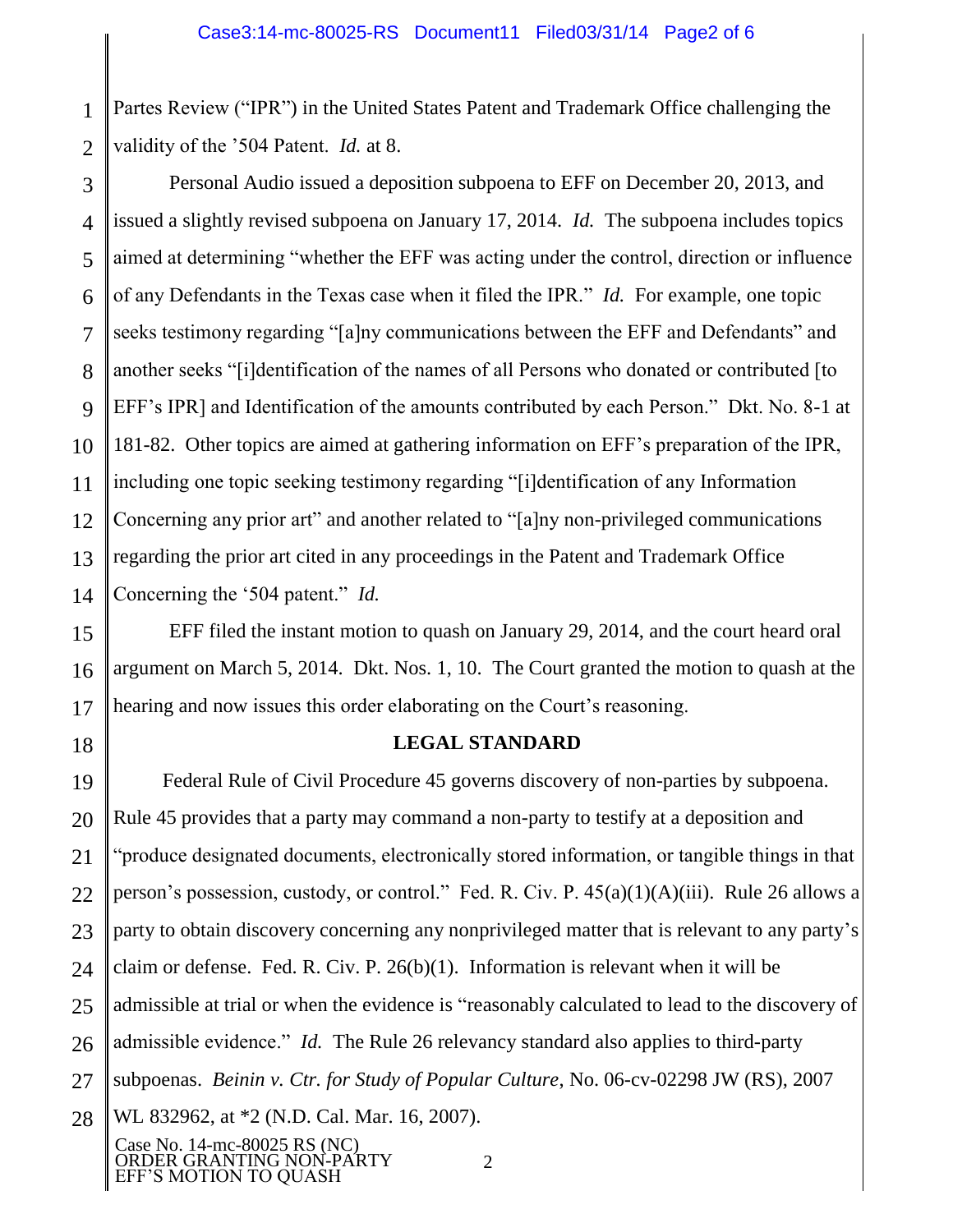#### Case3:14-mc-80025-RS Document11 Filed03/31/14 Page3 of 6

1 2 3 4 5 6 7 8 9 10 To determine whether a subpoena should be enforced, the Court is guided by both Rule 45, which protects a subpoenaed party from "undue burden," and Rule 26, which provides that the court must limit discovery if "the discovery sought . . . can be obtained from some other source that is more convenient, less burdensome, or less expensive" or if "the burden or expense of the proposed discovery outweighs its likely benefit." Fed. R. Civ. P.  $45(d)(1)$ ; Fed. R. Civ. P.  $26(b)(2)(C)(i)$ . A party or lawyer responsible for issuing and serving a subpoena therefore must take reasonable steps to avoid imposing undue burden or expense on a person subject to the subpoena. Fed. R. Civ. P. 45(c)(1). In turn, the court "must protect a person who is neither a party nor a party"s officer from significant expense resulting from compliance." Fed. R. Civ. P.  $45(d)(2)(B)(ii)$ .

11 12 13 14 15 The court may modify or quash a subpoena that subjects a person to undue burden. Fed. R. Civ. P.  $45(d)(3)(A)(iv)$ . On a Rule 45 motion to quash a subpoena, the moving party has the burden of persuasion, but the party issuing the subpoena must demonstrate that the discovery sought is relevant. *EON Corp. IP Holdings, LLC v. T-Mobile USA, Inc.,* No. 12-cv-80082 LHK (PSG), 2012 WL 1980361, at \*1 (N.D. Cal. June 1, 2012).

16

#### **DISCUSSION**

17 18 19 20 21 22 23 EFF moves to quash on the bases that Personal Audio"s subpoena seeks irrelevant information, asks for information protected by the First Amendment, requests information protected by the attorney-client privilege and work product doctrine, and improperly seeks unretained expert testimony. Dkt. No. 1. Because the Court finds that Personal Audio"s motion to quash must be granted on relevance and burden grounds, the Court does not address EFF"s other arguments regarding First Amendment protection, privilege, and expert testimony.

24

25

#### **A. Personal Audio Fails To Show How Discovery Is Relevant To Prove Collateral Estoppel Under 35 U.S.C. § 315(e)(2).**

26 27 28 Case No. 14-mc-80025 RS (NC) ORDER GRANTING NON-PARTY EFF"S MOTION TO QUASH 3 Personal Audio argues that if defendants in the Texas action induced EFF to file the IPR petitions, defendants will be collaterally estopped from asserting their invalidity defenses in the district court. Dkt. No. 8 at 5-8. The Court finds that discovery related to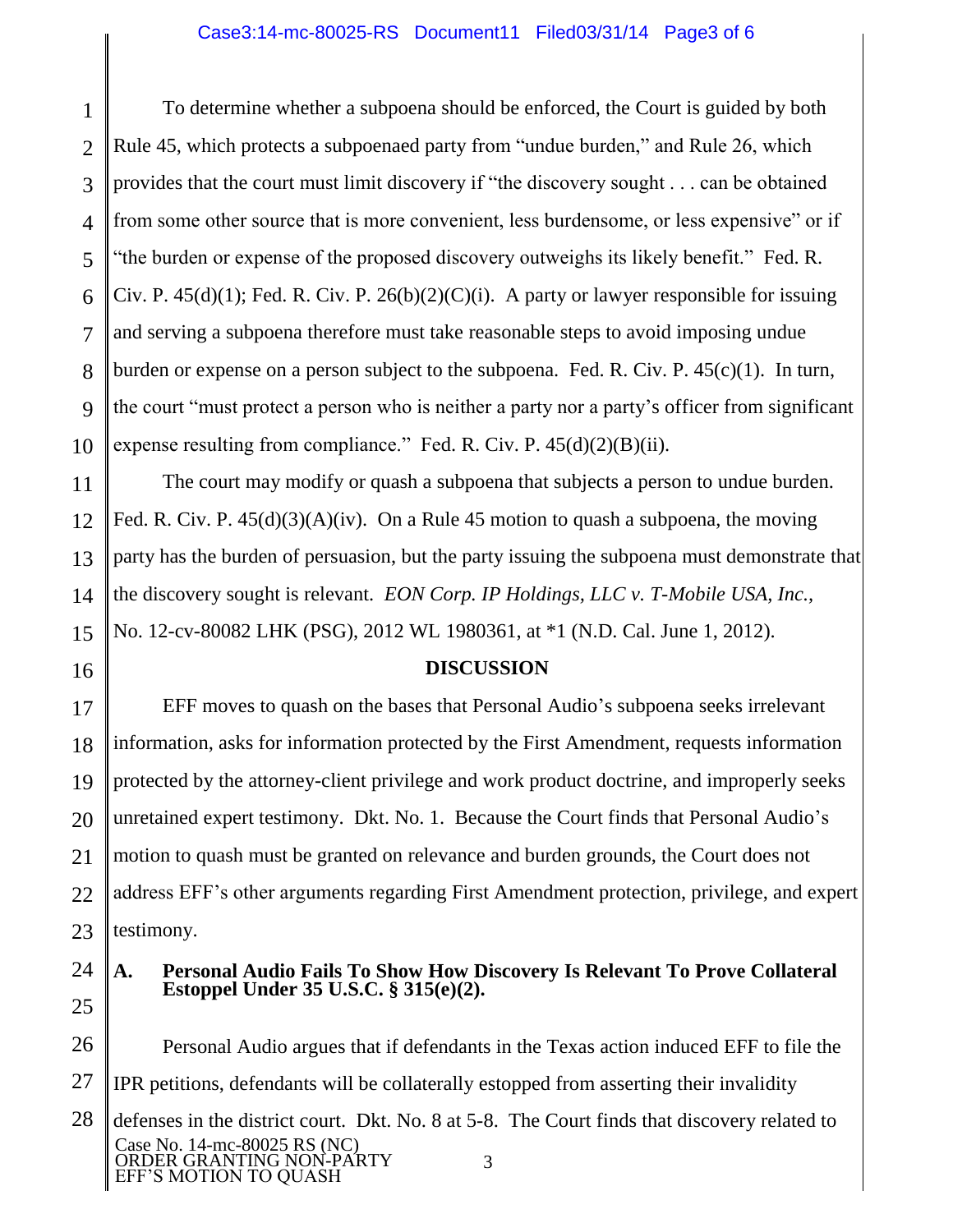1 2 collateral estoppel is premature and irrelevant at this stage because the PTAB has yet to issue a final written decision in the IPR proceedings.

Section 315(e)(2) governs collateral estoppel resulting from IPR proceedings:

3

4

5

6

The petitioner in an inter partes review of a claim in a patent under this chapter that results in a final written decision under section  $31\delta(a)$ , or the real party in interest or privy of the petitioner, may not request or maintain a proceeding before the Office with respect to that claim on any ground that the petitioner raised or reasonably could have raised during that inter partes review.

7 8 9 10 11 12 13 14 15 16 17 18 19 35 U.S.C. § 315(e)(2). The plain language of an IPR "that results in a final written decision" within  $\S 315(e)(2)$  suggests that estoppel applies once there is a final written decision and not before that time. "A fundamental canon of statutory construction is that, unless otherwise defined, words will be interpreted as taking their ordinary, contemporary, common meaning." *Perrin v. United States*, 444 U.S. 37, 42 (1979) (citation omitted). Given that the phrase "that results in a final written decision" has not been otherwise defined, the Court gives § 315(e)(2) its ordinary meaning: the IPR must give a final written decision before a party may be collaterally estopped from asserting a claim that it could have raised during the IPR. The federal register confirms this reading, stating that  $\S 315(e)(2)$  provides for estoppel "if that inter partes review results in a final written decision . . . ." Changes to Implement Inter Partes Review Proceedings, Post-Grant Review Proceedings, and Transitional Program for Covered Business Method Patents, 77 Fed. Reg. 48680, 48683 (Aug. 14, 2012) (codified at 37 C.F.R. § 42.100 *et seq.*).

20 21 22 23 24 25 26 27 28 Case No. 14-mc-80025 RS (NC) ORDER GRANTING NON-PARTY This Court recently addressed this issue under nearly identical circumstances and found that discovery regarding collateral estoppel was premature when the PTAB had not issued a final decision in an IPR proceeding. *Virnetx, Inc. v. Apple, Inc.*, No. 14-mc-80013 RS (NC), Dkt. No. 25 (N.D. Cal. Mar. 21, 2014). Although the issue was one of first impression, the undersigned judge found that the only available case law suggested that the Court"s interpretation of the plain language is correct. *See Verinata Health, Inc. v. Ariosa Diagnostics, Inc.*, No. 12-cv-05501 SI, 2014 WL 121640, at \*3 (N.D. Cal. Jan. 13, 2014) (stating that "estoppel applies once [the] PTAB issues its final decision . . . ."); *Software Rights Archive, LLC v. Facebook, Inc.*, No. 12-cv-03970 RMW, 2013 WL 5225522, at \*2

EFF"S MOTION TO QUASH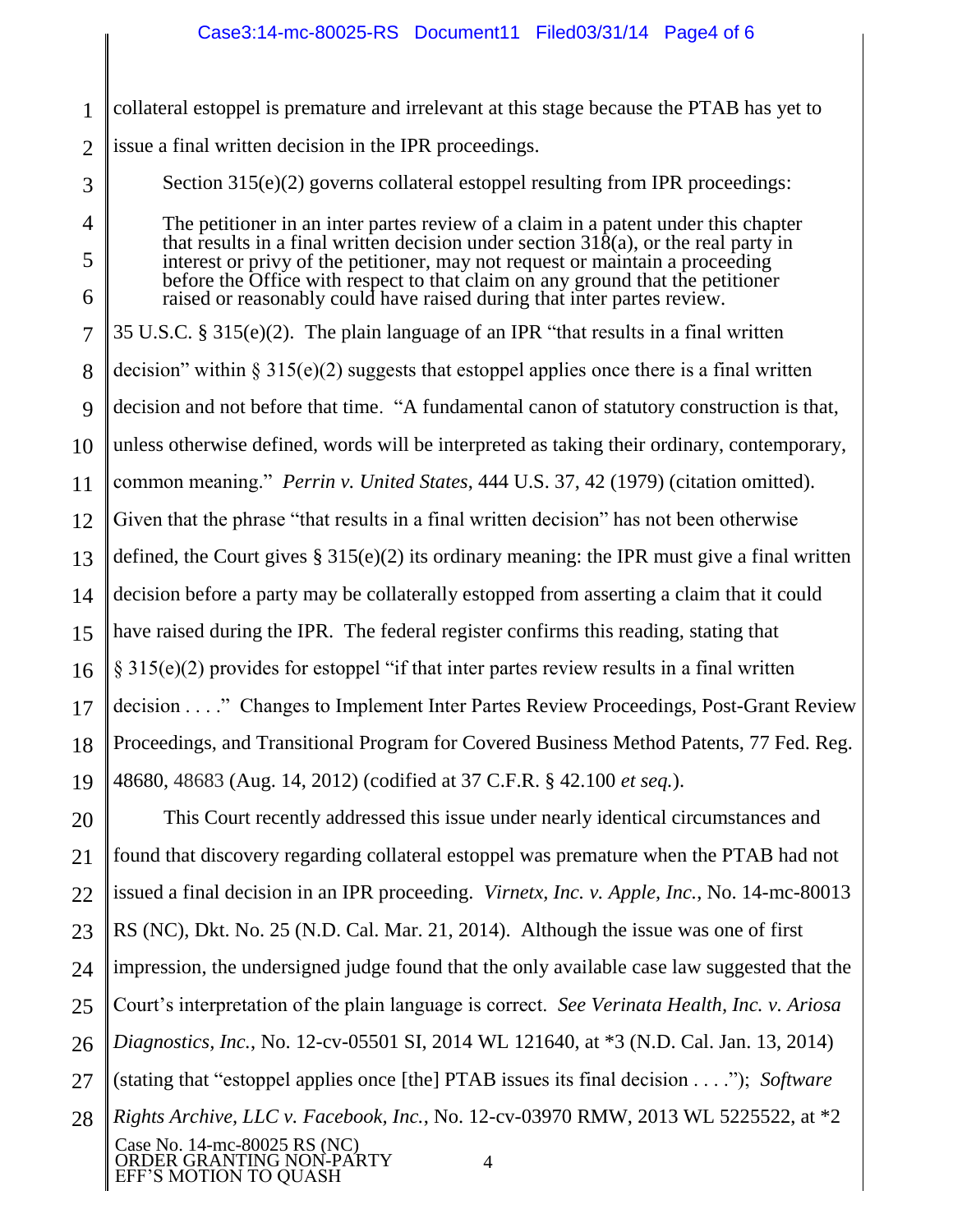1 2 3 4 5 (N.D. Cal. Sept. 17, 2013) (noting that § 315(e)(2) provides that "*[f]ollowing a final determination in an IPR*, petitioner is estopped from asserting in a later district court or International Trade Commission action that a "claim is invalid on any ground that the petitioner raised or reasonably could have raised during that inter partes review."") (emphasis added).

6 7 8 9 10 11 12 13 14 15 16 The § 315(e)(2) requirement of a final written decision before collateral estoppel applies is a logical one because it avoids speculation and duplicative discovery. For example, Personal Audio's theory that EFF will be collaterally estopped from challenging the validity of the patent claims relies on the premise that the PTAB will determine that the "504 patent is valid and that Texas defendants are the real parties in interest to EFF"s IPR petition. The Court will not assume that the PTAB will resolve these issues in Personal Audio"s favor. The issue of whether EFF will be collaterally estopped from challenging the validity of the patent claims is therefore irrelevant because it is premature. *See Micro Motion, Inc. v. Kane Steel Co., Inc.*, 894 F.2d 1318, 1326 (Fed. Cir. 1990) (finding "discovery may be denied where, in the court"s judgment, the inquiry lies in a speculative area.").

#### 17 18 **B. Personal Audio Fails To Show That Discovery Could Not Be Obtained From a More Convenient Source.**

19 20 21 22 Personal Audio half-heartedly argues that EFF should be subject to discovery beyond that of a normal third party because it "inserted itself into this litigation" by filing an IPR proceeding. But Personal Audio cites no authority for this proposition and the Court finds that the normal standards under Rule 45 and Rule 26 apply.

23 24 25 26 27 28 The discovery at issue seeks information regarding whether Texas defendants contributed to EFF"s IPR petition, either financially or by providing information regarding prior art. Such discovery is obtainable from a source more direct, more convenient, and less burdensome – the Texas defendants themselves. There is no reason to burden non-party EFF when the information sought should be in the possession of the party defendants. *See* Fed. R. Civ. P.  $26(b)(2)(C)(i)$ .

Case No. 14-mc-80025 RS (NC) ORDER GRANTING NON-PARTY EFF"S MOTION TO QUASH

5